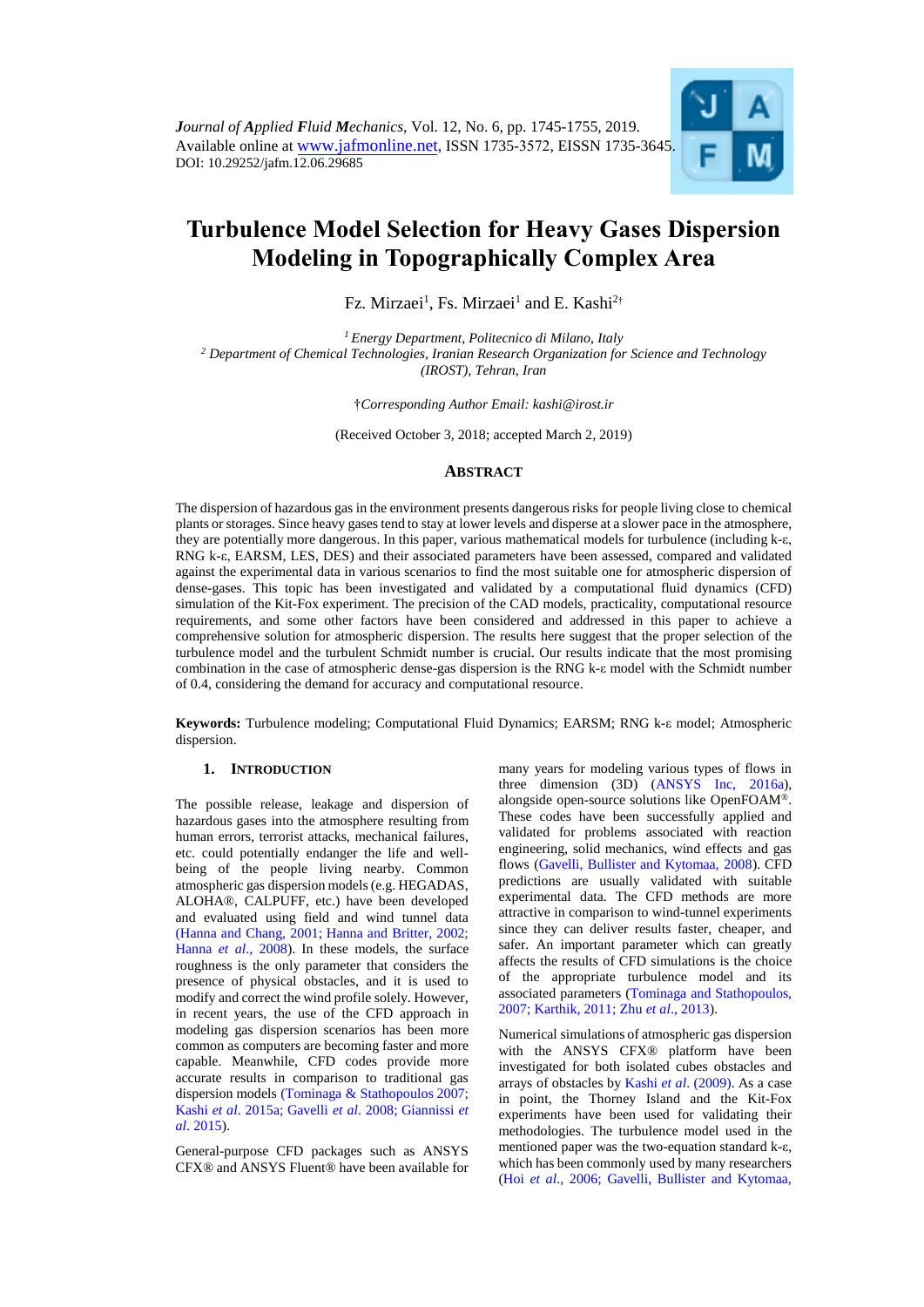2008). The CFD method can be used for large-scale gas dispersion simulations on a city scale, which are analogous to the Kit-Fox experimental works that consider cubical obstacles like buildings and other barriers as the arrays of obstacles in a city (Kashi *et al*. 2015b). It has been stated in various research papers (Hu *et al.*, 2011; Tominaga and Guo-cheng, 2012) that gas dispersion simulations in a complex environment are similarly feasible and very effective with ANSYS CFX® codes. Furthermore, the relevant software is crucial to define the problem correctly and precisely at the beginning of the simulation along with the use of accurate CAD models, sufficient mesh quality, setting proper boundary layers, choosing the best turbulence model, and setting correct parameters for achieving more accurate results (Amorim *et al*. 2013; Katz & Sankaran 2011; Tominaga & Stathopoulos 2013; Kashi *et al*. 2015a; Hoi *et al*. 2006).

In this paper, various relevant turbulence models and their associated parameters are investigated to find the most suitable one for atmospheric dispersion of dense-gases. Models such as k–ω and some others have not been considered as they have already been assessed for these conditions and scenarios (Yu and The, 2016).

# **2. TURBULENCE MODELS**

Turbulence modeling is the creation of a mathematical model to estimate and predict the effects of turbulence phenomena. To clarify, turbulent flow has some characteristics on various length scales. Typically, this methodology is the time-average of the governing equations, allowing for the focus on the large-scale and non-fluctuating characteristics of the fluid flow. Nevertheless, the properties and impacts of some small scales and fluctuating parts must be taken into consideration (ANSYS Inc, 2016a).

## **2.1 Standard k-ε**

The standard k-ε is the most commonly used and well-known turbulence model. This model has been used by many authors for the application of atmospheric dispersion. (Sklavounos & Rigas 2004; Tominaga & Guo-cheng 2012; Gavelli *et al*. 2008; Kashi *et al*. 2015a) It is a two-equation model from the Reynolds-averaged Navier-Stokes (RANS) group, where the first transported variable is turbulent kinetic energy, *k,* and the second transported variable is turbulent dissipation, ε. The ε equation governs the scale of the turbulence, and the *k* equation describes the energy in the turbulence.

## **2.2 RNG k-ε Model**

In the RNG k- ε model, the k-ε equations are derived from the application of a statistical technique (Re-Normalization Group Method) to the instantaneous Navier-Stokes equations. This model was developed by Yakhot *et al*. (1992) to re-normalize the original Navier-Stokes equations to account for the impacts of smaller scales of motion flows.

The RNG k-ε model is based on the standard k-ε

equations, but it also includes the following features:

- The extra term in the ε equation to account for the interaction between turbulence dissipation and the mean shear.
- A differential equation for the effective viscosity.
- The occurrence of a swirling effect on the turbulence.
- The formula for turbulent Prandtl number (Viscous diffusion rate/Thermal diffusion rate).

Some improvements in the predictions for the high streamline curvature, transitional flows, and separated flows are suggested. Moreover, the timedependent flows with large-scale motions are better predicted.

## **2.3 Explicit Algebraic Reynolds Stress Models (EARSM)**

The Explicit Algebraic Reynolds Stress Models (EARSM) represent the extended forms of the standard two-equation turbulence models (e.g. k-ε, k-ω, etc.). These models are derived from the Reynolds stress transport equations; they consider a nonlinear relation between the Reynolds stress terms,  $R_{ij}$  and the mean strain-rate and vorticity tensors present in the flow field. These types of models are a simplified form of the Reynolds stress models (RSMs) and are mostly used in problems with secondary flows as well as flows with streamline curvature (i.e. swirling flow) (Wallin and Johansson 2000; ANSYS Inc, 2016b).

The nonlinear equations suggested by Wallin *et al*. for the Reynolds stresses characterizes an extension over the *linear Boussinesq hypothesis* (Wallin & Johansson 2000). As a result of using this hypothesis, these models are known as nonlinear eddy viscosity models as opposed to linear eddy viscosity models (e.g. Standard k-ε) (Wallin and Johansson 2000).

#### **2.4 Large Eddy Simulation (LES)**

Usually, the size of the computational domain should be at least an order of magnitude greater than the scales describing the turbulence energy, while the mesh must be fine enough to resolve the smallest dynamically significant length scale (the Kolmogorov micro-scale) for precise simulation. The most precise method for the simulation of turbulent flows is direct numerical simulation (DNS) in which the full Navier–Stokes equations are numerically solved using very fine mesh. Consequently, DNS is a computationally more demanding method and currently, it can only be used for low Reynolds number flows over simple geometry. This is the base for the RANS method in which only the averaged quantities are implemented while the effect of all the scales of instantaneous turbulent motion is modeled by a turbulence model. However, sometimes the RANS method fails to predict some of the flow behavior such as the transient flow (Zhiyin, 2015).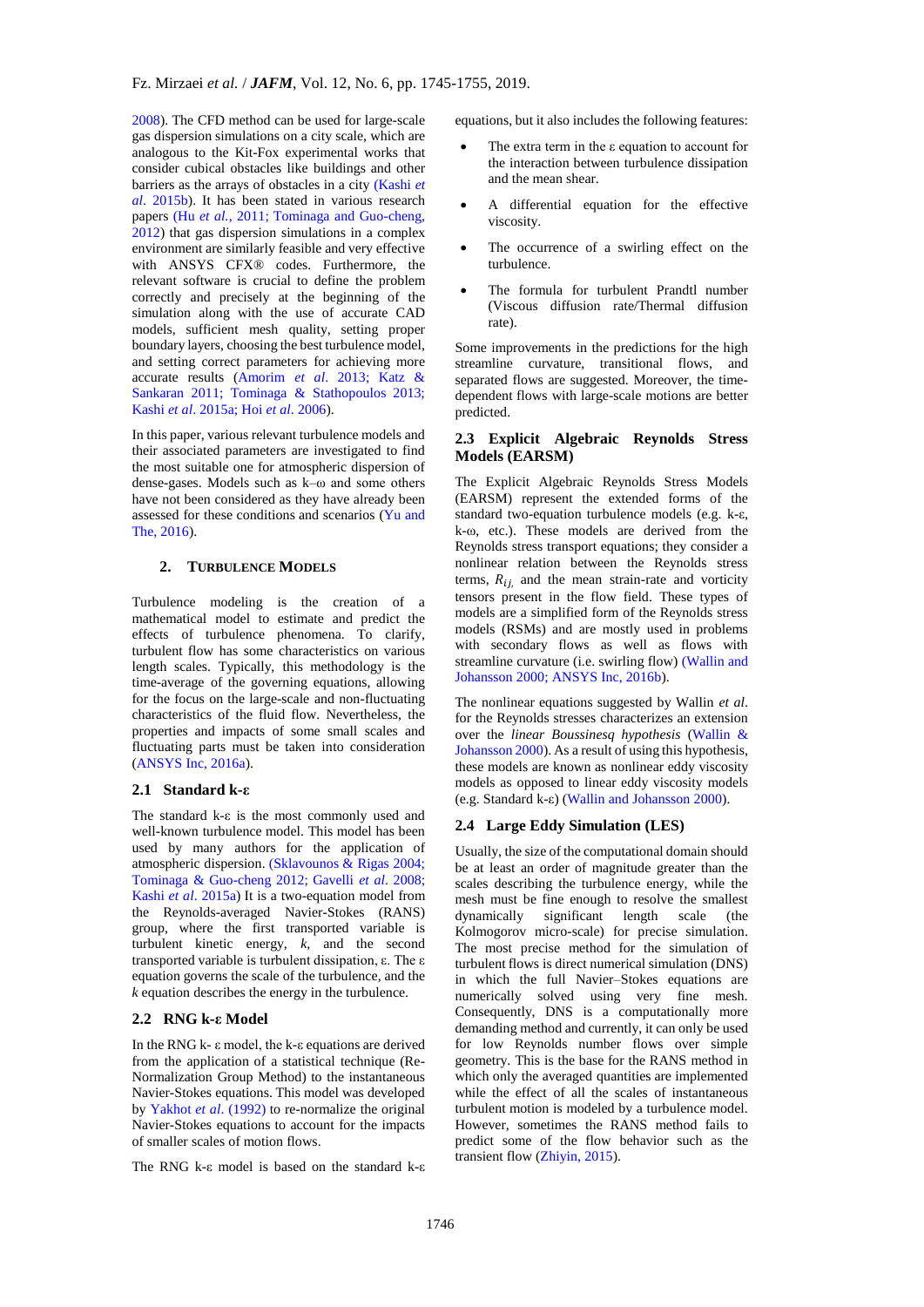As an alternative, large-eddy simulation (LES) was introduced in as early as 1963 by Smagorinsky. LES does not use conventional averaging like the RANS method with the added modeled transport equations being solved to get the so-called Reynolds stresses resulting from the averaging process. In LES, large eddies are computed directly and only sub-grid scale (SGS) motions are modeled, resulting in a substantial drop in computational cost compared to DNS. LES tends to be more precise than the RANS method since the large eddies hold most of the turbulent energy and are responsible for most of the momentum transfer and turbulent mixing. LES captures these eddies in full detail; however, they are modeled in the RANS method. Moreover, the small scales tend to be more isotropic and homogeneous than the large ones, and thus, modeling the SGS motions would be easier than modeling all scales within a single model as in the RANS method. Thus, LES is currently the most promising numerical tool for simulating realistic turbulent flows.

## **2.5 Detached Eddy Simulation (DES)**

Detached eddy simulation (DES) is a variation of a RANS model where the model shifts to a sub-grid scale formulation in sections fine enough for the LES model. The regions near the solid boundaries and where the turbulent length scale are less than the maximum grid dimension is allocated the RANS method of solution. As the turbulent length scale exceeds the grid dimension, the regions are solved using the LES method. Consequently, the grid resolution is not as demanding as the pure LES, thus significantly reducing the computational demand. Although DES was initially formulated for the Spalart-Allmaras model, it can be applied to other RANS models by properly adjusting the length scale, which is explicitly or implicitly involved in the RANS model. Subsequently, while the Spalart-Allmaras model that is based on DES acts as a LES with a wall model, the DES that is based on other models (like two-equation models) behave as a hybrid RANS-LES model. The grid generation is more complex than that of a simple RANS or LES case due to the RANS-LES switch. DES is a nonzonal method and delivers a single smooth velocity field across the RANS and the LES regions of the solution (Center, 2012).

## **3. VALIDATION OF THE CFD CODE**

To be able to validate the methodology and codes, it is necessary to compare the results against precise experimental data. For this purpose, the Kit-Fox experiment has been chosen, as it is one of the most respectful experimental works in the gas dispersion analysis field. (Hanna and Chang, 2001)

## **3.1 Kit-Fox Experiments and its Test Site Details**

Dense-gas dispersion experiments, also known as the Kit-Fox experiments, were conducted in August of 1995 at the "Frenchman Flat" area of the Nevada National Security Test Site, under the support of U.S. Environmental Protection Agency (EPA) and the

U.S. Department of Energy. This American nuclear test site is located North-West of Las Vegas and has a 15 km<sup>2</sup> dry lake bed. The "Frenchman Flat" is located within area 5 of the Nevada test site and can be observed in Figure 1. These experiments were meant to simulate gas dispersion scenarios in an industrial site scaled at 1/10 of the actual size. The main objective of this research was to study the dense-gas dispersion over rough surfaces and under stable ambient conditions.

The "HEGADAS*"* gas dispersion model was used to help design the placement of CO<sub>2</sub> sensors and climatic sensors in the Kit-Fox experiment. The code results were also used to plan the CO<sub>2</sub> release rates so that the anticipated dense gas effects could be sensed with the least amount of gas releases. The HEGADAS results for the concentrations, cloud height and cloud width were generated for a variety of scenarios, atmospheric inputs, and surface roughness's  $(z_0)$  to propose the calibration ranges for the sensors and their specific locations in the space. The lateral spacing of the sensors (near 6 meters on the closest arc and about 10 meters on the farthest arc) and their maximum heights (near 5 meters on the closest arc and about 10m on the farthest arc) on the 9 towers were likely to capture the cloud, which were based on these HEGADAS results (Hanna and Chang, 2001). In Table 1, examples of additional information available for each trail can be observed.

**Table 1 Additional Information on Trial 3 Release Number 7**

| Trial ID                              | <b>KF0307</b> |
|---------------------------------------|---------------|
| Source Exit pressure (atm)            | 0.8928        |
| Source Temperature (K)                | 298.4         |
| Roughness Length z <sub>0</sub> (m)   | 0.12          |
| Friction Velocity u* (m/s)            | 0.21          |
| <b>Bowen Ratio Estimate</b>           | $-99.9$       |
| Inverse Monin-Obukhov length<br>(1/m) | 0.05882       |
| Total released (kg)                   | 72.94         |
| Initial concentration (ppm)           | 995700        |
| Ambient Pressure (atm)                | 0.8928        |
| Relative Humidity (%)                 |               |

During this series of experiments,  $CO<sub>2</sub>$  (the densegas) was released for 2 to 5-minute periods (representing continuous plumes) and 20-second periods (representing short-duration transient puffs) under the Pasquill-Gifford stability classification of "F" (stable ambient conditions). The desert surface was artificially roughened by the blending of obstacles in order to simulate the roughness of a typical industrial area.

According to Hanna and Chang (Hanna and Chang, 2001), in the Kit-Fox experiments, a total of 52 gas release trails collected in 7 days were considered more accurate than the others. Therefore, we have chosen our simulations from these releases in order to have better and more precise simulations. These candidate trails are presented in Table 2.

Figure 2 demonstrates the plot plan of the test site,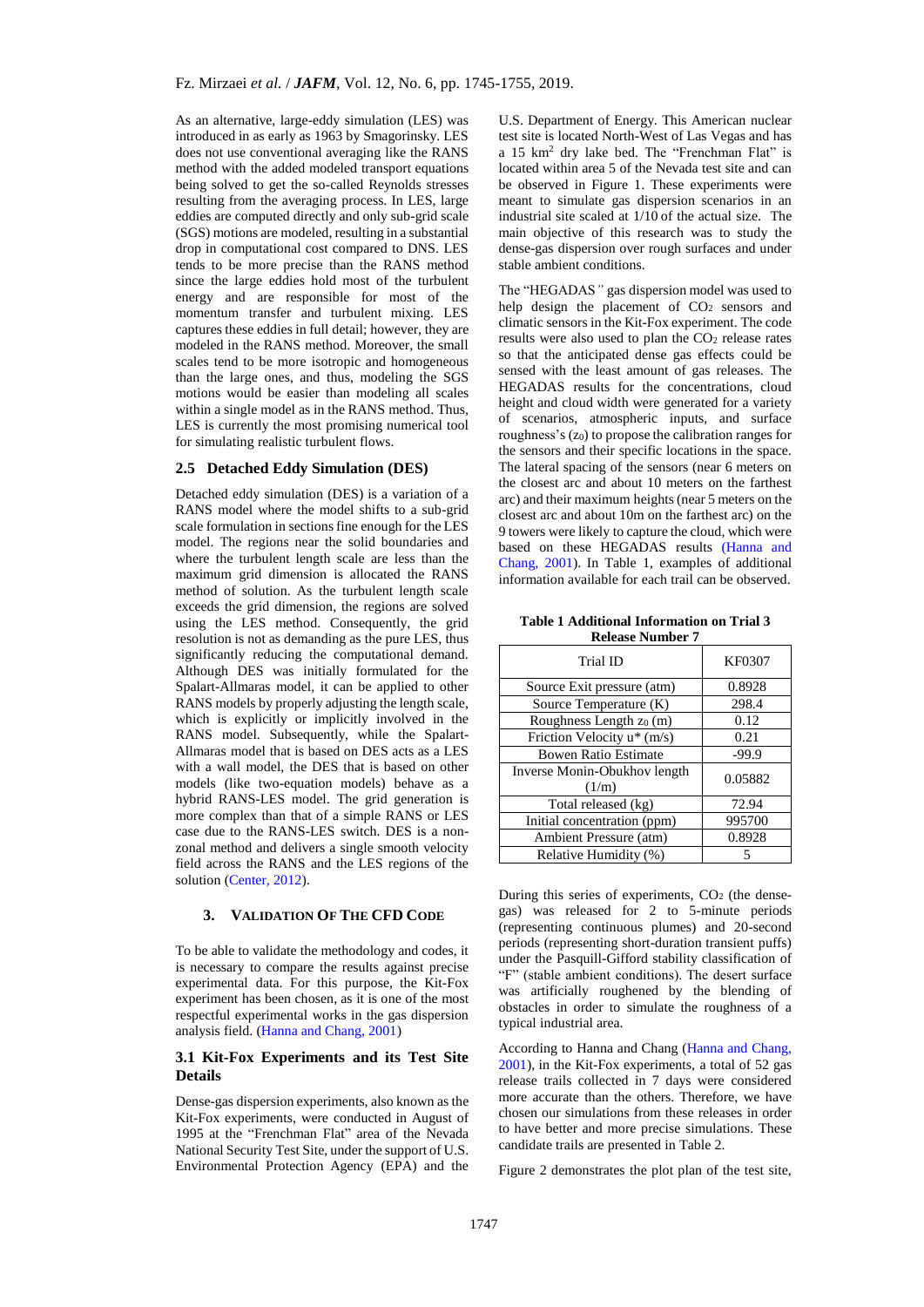Fz. Mirzaei *et al.* / *JAFM*, Vol. 12, No. 6, pp. 1745-1755, 2019.



**Fig. 1. Kit-Fox experiment location and CO<sup>2</sup> Source, Acquired from Bing® Maps by Microsoft.**



**Fig. 2. Plot plane of the Kit-Fox Test Site.**

where a local Cartesian coordinate system as defined by the Western Research Institute (WRI) is used.

## **3.2 Boundary Conditions**

## **3.2.1 Wind Profile Model and Surface Roughness**

Due to the existence of the actual wind data, to achieve more accurate results, no correlation has been used to find the wind profile in this simulation. The provided meteorological data (from Kit-Fox datasets) were directly applied as the wind inlet profile at the boundaries. By using this method, one can carefully define the wind speed and its direction at any time and in any height.

#### **3.2.2 Gas Emission Source**

As suggested by Hanna and Chang, the 7<sup>th</sup> release of the 3rd trial of the Kit Fox field experiment was considered to be a more accurate experiment in comparison to the others (Hanna and Chang, 2001). During this part of the experiment, CO<sub>2</sub> gas was released instantly into the atmosphere at the rate of 3.65 kg/s and for the duration of 20 seconds. This was implemented in the CFX® code as a step function:

$$
Q_i = m_i(\text{step}[t] - \text{step}[t - 20]) \tag{1}
$$

The mass flow rate of the  $CO<sub>2</sub>$  gas from the source location was specified. In order to have fully developed flows in the simulations, the initial time-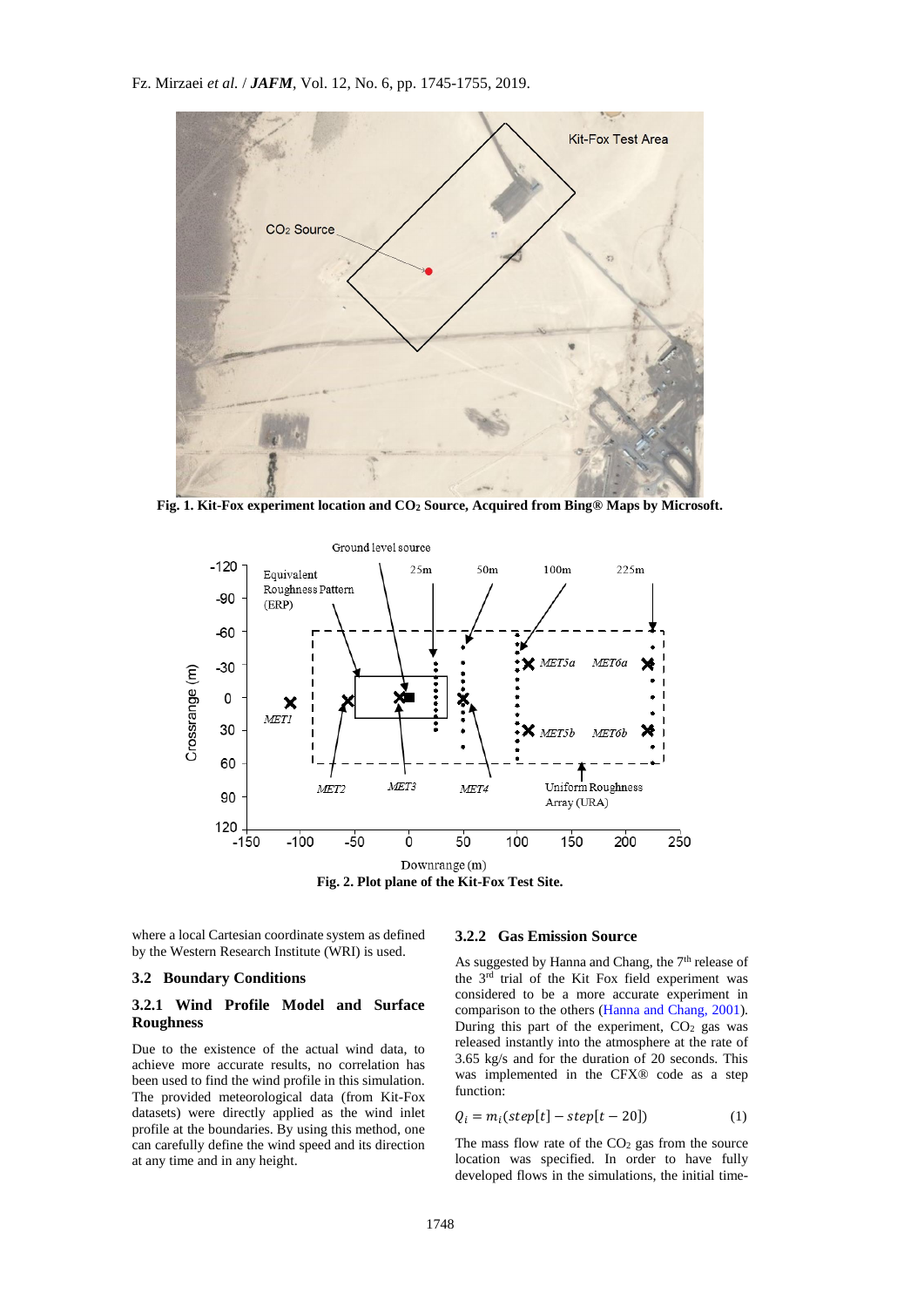

**Fig. 3. Model Structure and Level of Details for the Kit-Fox experiment site.**

step of the gas release was considered to occur 50 seconds after the start of the simulation. Since the gas source was at ground level, and during the experiment, the ground surface temperature was around 29°C; the initial gas temperature was set to 29°C in the simulations. The temperature was used by the code to calculate the thermodynamic behavior of the gas.

| Date of the<br>Experiment | Trail<br>Number | Number of<br>Releases |
|---------------------------|-----------------|-----------------------|
| 08/24/1995                | 2               |                       |
| 08/25/1995                |                 |                       |
| 08/26/1995                |                 | 2                     |
| 08/28/1995                |                 |                       |
| 08/29/1995                |                 |                       |
| 08/30/1995                |                 | 12                    |
| 08/31/1995                |                 | 12                    |

**Table 2 Candidates of Gas Release Experiments**

Furthermore, all the important initial conditions (IC) and boundary conditions (BC) were taken into account in the CFD simulations. To speed-up the simulations and reducing the computational time, a combination of 2D and 3D geometry was used for the validation. The details of the simulation settings are presented in Table 3.

#### **3.2.3 Mesh Verification**

The robustness of the mesh has been studied intensely for the same experiment in our previous publication (Kashi *et al*. 2015a). For discretization purpose, second-order scheme is used. When second-order accuracy is chosen, quantities at cell faces are computed using a multidimensional linear reconstruction approach. In this approach, higher-order accuracy is reached at cell faces through a Taylor series expansion of the cellcentered solution about the cell centroid. Grid convergence study has been performed from an initial coarse mesh, followed by a more refined mesh through a 1.5 factor and a fine grid level with a factor of 2.0. Surface mesh quality and T-rex wall boundary initial spacing has been checked thoroughly for each level of the grid before choosing the best one.

In Figure 3, the level of detail (LOD) and mesh quality of the area model is presented.

#### **4. RESULTS AND DISCUSSION**

To find the best turbulence model and parameters for the simulations, the simulation was run with various parameters and turbulence models which were compared to the experimental data from various sensors in the field (here, Trial 3 and the release number 7 of the Kit-Fox experiment). For this purpose, the Standard k-ε, EARSM, RGN k-ε, Detached Eddy Simulation (DES) and LES (Large Eddy Simulation) turbulence models were considered.

As suggested by Tominaga and Stathopoulos, the Schmidt number can varies between 0.2 and 1.3 (Tominaga and Stathopoulos, 2007). Nevertheless, it is worth noting that although the Schmidt number had an impact on the results, the impact on the sum of the squared residuals (SSR) between the Schmidt number of 0.4 and 0.7 for the RNG k-ε turbulence model was not as huge as was expected. Consequently, on the basis of the lowest SSR, the Schmidt number was considered to be 0.4 for all the scenarios as it was also suggested by some authors (Tominaga and Stathopoulos, 2007).

The following sensors have been considered and compared to the experimental results: P1002, P1003, P1132, P2001, P2003, P2004, P2111 and P3001 in trial 3 and the release number 7 of the Kit-Fox experiment (Table 4).

The k-ε model has been chosen as the starting base turbulence model; it is a commonly used model in these types of simulations to carry out the comparison against the experimental data.

# **4.1 Impact of Some Parameters on the Results**

#### **4.1.1 Impact of the Humidity**

According to the results of the experiments and simulations of Hongya Zhu *et al*. (2013), the parameter of humidity almost has no tangible impact on the methane flammable vapor cloud dispersion distance. (Zhu *et al*., 2013) Meanwhile, our own simulations demonstrate comparable results for the case of carbon dioxide  $(CO<sub>2</sub>)$  dispersion. The addition of humidity to the environment shows *a negligible impact* on the results in all our cases. Correspondingly, adding humidity (H2O vapor) in the environment did not add a significant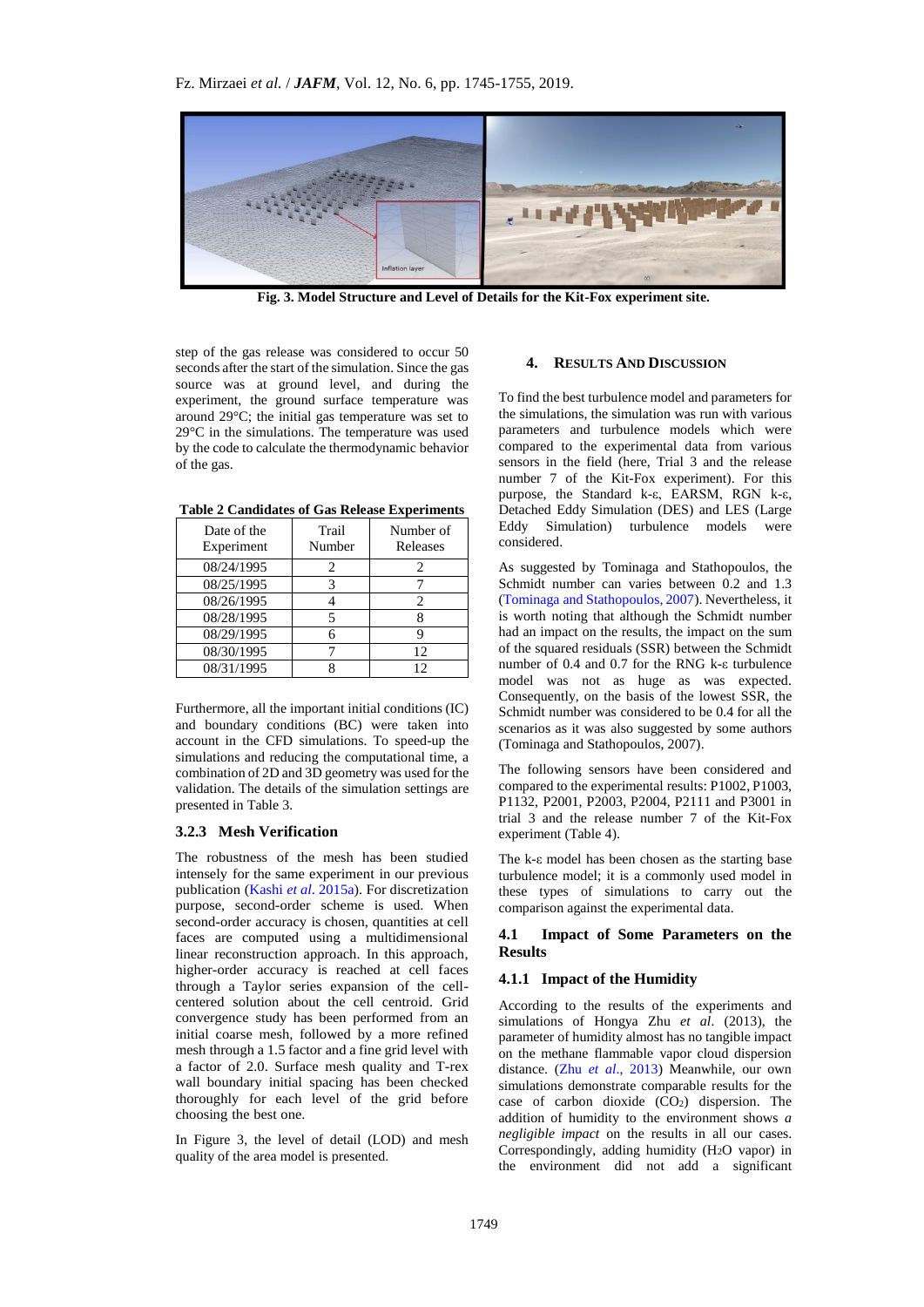| raoic o omnaiations connigui ation and Detans |                                                             |  |  |  |
|-----------------------------------------------|-------------------------------------------------------------|--|--|--|
| Parameter                                     | Value                                                       |  |  |  |
| CFD Code                                      | <b>ANSYS CFX R18</b>                                        |  |  |  |
| Number of Elements (nodes)                    | 1.72 M (0.52 M)                                             |  |  |  |
| Mesh (Quality, Expansion rate, Skewness)      | 0.5, 5, 0.7                                                 |  |  |  |
| Composition                                   | Air and $CO2$ at STP Conditions                             |  |  |  |
| Morphology                                    | <b>Continues Fluid Morphology</b>                           |  |  |  |
| Reference Pressure (absolute)                 | 1 atm                                                       |  |  |  |
| <b>Buoyancy Turbulence</b>                    | Production and Dissipation (Turbulence Schmidt number 0.4)  |  |  |  |
|                                               | is chosen)                                                  |  |  |  |
| Domain Motion                                 | Stationary                                                  |  |  |  |
| <b>Heat Transfer Phenomena</b>                | Not Considered (Homogeneous Model)                          |  |  |  |
| Turbulence model                              | k-ε, RNG k-ε, EARSM, DES, LES                               |  |  |  |
| <b>Wall Function</b>                          | Scalable Wall Function                                      |  |  |  |
| Wind (Inlets) in 2 boundaries                 | Turbulence option is high (intensity 10%) in one and the    |  |  |  |
|                                               | turbulence option is medium in the other                    |  |  |  |
| Other boundaries (3 others)                   | Considered as opening as boundary type with the medium      |  |  |  |
|                                               | turbulence option of the intensity of 5%                    |  |  |  |
| Ground surface (boundary)                     | Considered as boundary type of the wall with the sand grain |  |  |  |
|                                               | surface roughness of $0.01$ [m]                             |  |  |  |

**Table 3 Simulations configuration and Details**

computational load on our simulations, the impact is in the order of less than a 1 percent increase on the computational time.

| <b>Table 4 Tag Names and Locations of Nova</b> |
|------------------------------------------------|
| <b>Sensors in Downwind Arrays</b>              |

| <b>Sensor Details</b> |           | Location (Cartesian |      |      |  |
|-----------------------|-----------|---------------------|------|------|--|
|                       |           | Coordinate)         |      |      |  |
| Tag Name Range (ppm)  |           | Y(m)                | X(m) | Z(m) |  |
| P1002                 | $0 - 50k$ |                     | 25   | 0.6  |  |
| P1003                 | $0 - 50k$ |                     | 25   | 1.2  |  |
| P1132                 | $0 - 50k$ | 12                  | 25   | 0.6  |  |
| P <sub>2001</sub>     | $0 - 50k$ | 0                   | 50   | 0.5  |  |
| P <sub>2003</sub>     | $0-10k$   | 0                   | 50   | 2    |  |
| P <sub>2004</sub>     | $0-10k$   | 0                   | 50   |      |  |
| P2111                 | $0 - 50k$ | 7                   | 50   | 0.6  |  |
| P3001                 | $0-10k$   | N                   | 100  | 0.6  |  |

# **4.1.2 Impact of the Turbulent Schmidt Number**

According to Bergman *et al*., the turbulent Schmidt number is a dimensionless number defined as the ratio between the rates of turbulent transport of momentum and the turbulent mass transport rate (Bergman *et al*., 2011). It is analogous to the turbulent Prandtl number, which deals with turbulent heat transfer as opposed to the turbulent mass transfer rate.

$$
Sc_t = \frac{v_t}{K}
$$
 (2)

Equation 2 illustrates the turbulent Schmidt number as the ratio of *eddy viscosity*  $v_t$  (m<sup>2</sup>/s) over *eddy*  $diffusivity$  K (m<sup>2</sup>/s). In CFD, when we are using Reynolds-averaged Navier–Stokes equations to model turbulent flows, the mass transfer usually is estimated by the turbulent scalar flux (assuming the gradient diffusion), which needs the definition of the turbulent Schmidt number prior to the calculation. As for the atmospheric dispersion, this number is usually suggested to range between 0.2-1.3

(Tominaga and Stathopoulos, 2007). However, this is a rather wide range and more specific values are needed for atmospheric gas dispersion. Tominaga *et al*. suggested that the Schmidt number must be defined within this range by considering the dominant flow in each case (Tominaga and Stathopoulos, 2007). Other authors have suggested narrower ranges and in some cases, a specific value for the Schmidt number (Tominaga and Guo-cheng, 2012; Giannissi, Venetsanos and Markatos, 2015; Yu and The, 2016). To demonstrate these variations, different Schmidt values used by different authors are listed in Table 5.

| евси ні жинозристіс ілярствіон     |                                                                                                                   |  |  |
|------------------------------------|-------------------------------------------------------------------------------------------------------------------|--|--|
| <b>Turbulent Schmidt</b><br>Number | Author, Year                                                                                                      |  |  |
| $0.2 - 0.7$                        | $(Yu$ and The, 2016)                                                                                              |  |  |
| $0.3 - 0.7$                        | (Gousseau <i>et al.</i> , 2011)                                                                                   |  |  |
| 0.40                               | (Nakibouglu et al., 2009)                                                                                         |  |  |
| 0.63                               | (Lien <i>et al.</i> , 2006)                                                                                       |  |  |
| 0.70                               | (Li and Stathopoulos, 1997;<br>Vardoulakis and Cai, 2011;<br>Mokhtarzadeh-dehghan,<br>Akcayoglu and Robins, 2012) |  |  |
| 0.72                               | (Giannissi, Venetsanos and<br>Markatos, 2015)                                                                     |  |  |
| 0.90                               | (Delaunay, 1996; Kim and<br>Baik, 2003; Santiago, Martilli<br>and Martilli, 2007; Baik, Park<br>and Kim, 2009)    |  |  |
| 1.00                               | (Antonioni et al. 2012; Kashi<br><i>et al.</i> 2015a)                                                             |  |  |
| $0.7 - 1.4$                        | (Yang and Zhang, 2017)                                                                                            |  |  |

**Table 5 Various Turbulent Schmidt Number Used in Atmospheric Dispersion**

In this study, a sensitivity analysis has been done to find the most suitable Schmidt number. In order to do so, a gas dispersion case from the Kit-Fox experiences has been evaluated through the variation of the Schmidt number using the RNG k-ε turbulence model (the reason for selecting the RNG k-ε model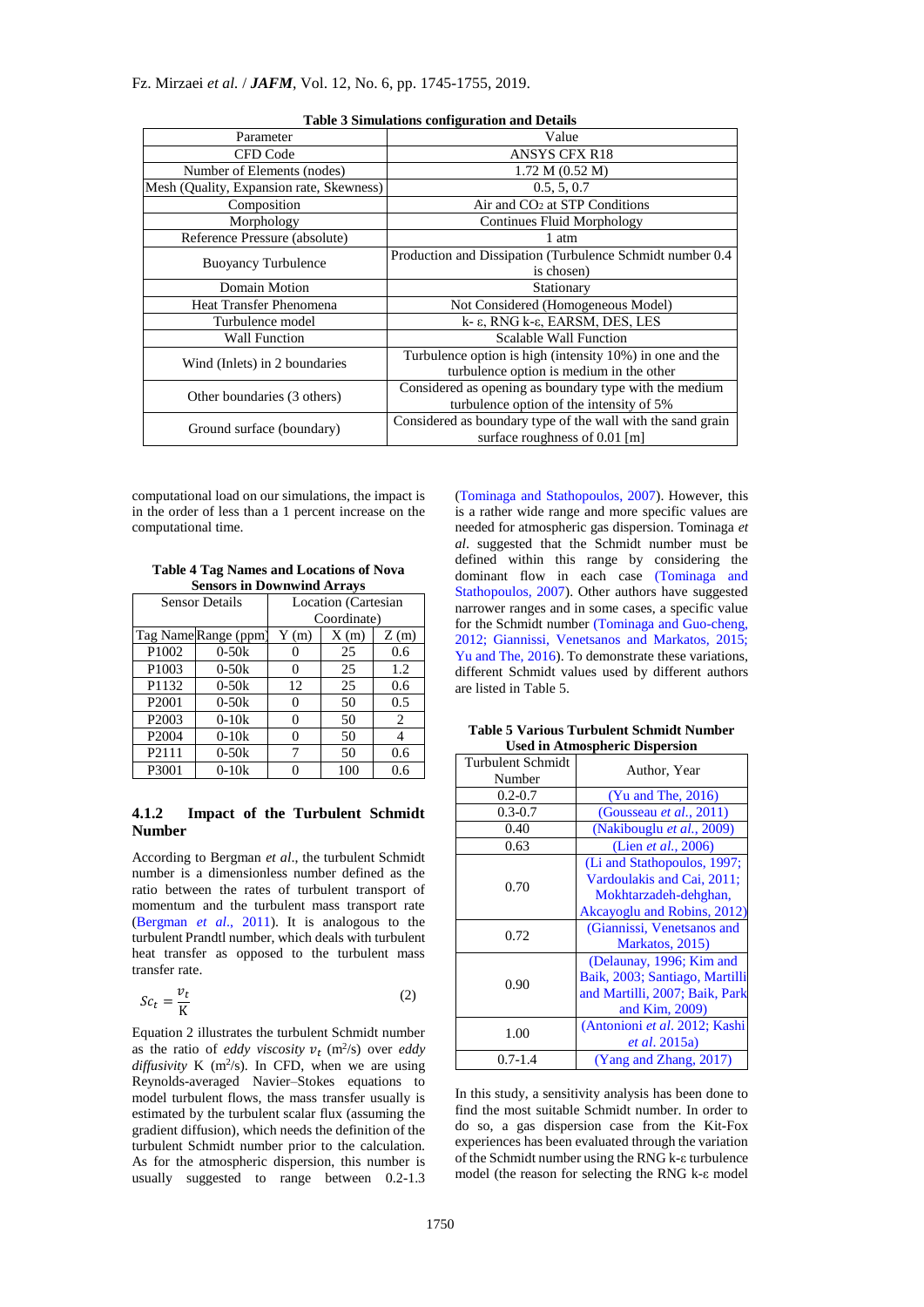is explained later in this paper). Afterward, by considering the relative errors and using the SSR method (Sum of Squared Residuals), the most appealing Schmidt number has been selected for further analysis. The results can be found in Table 6 (only data from one sensor is provided in Table 6, as the rest of the sensors showed quite similar trends, and it is only provided for comparison purposes here). The SSR or the summation of the squared residual is calculated from the following equation:

$$
= \sum_{i=1}^{SSR} (Experimental data - Model Prediction)^2
$$

 $\overline{a}$ 

(3)

**Table 6 Comparison of Different Schmidt Number in Kit-Fox Experiment using RNG k-ε for P1132 Sensor data**

| Schmidt Number | SSR          |
|----------------|--------------|
| 0.2            | $3.14E + 08$ |
| 0.4            | $2.96E + 08$ |
| 0.7            | $3.04E + 08$ |
| 1.0            | $4.83E + 08$ |
| 12             | $5.39E + 08$ |

The difference between the SSR values becomes much less apparent when it is applied to the standard k-ε model. Overall, the most promising value for the Schmidt number here would be 0.4 as it has the lowest SSR, which is on par with other authors' suggestions. Overall, the optimal values for the Schmidt number depend on the local flow characteristics. Consequently, it is recommended that the Schmidt number should be found by considering the dominant flow behavior in each casestudy (Tominaga and Stathopoulos, 2007). Consequently, the best Schmidt number for the case in hand would be the one with the lowest SSR value. In the case of not having the proper datasets for investigating the SSR values, the Schmidt number of 0.4 could be used as a rule of thumb for similar environmental gas dispersion.

#### **4.1.3 CPU-Time and Hardware**

The computation requirement varies in different models (Standard k-ε < RNG k-ε < EARSM < DES <LES). The parallel computation was performed on two WS laptops (Intel® Core™ i7-4720HQ) through Intel® distributed MPI. The total memory on both WS were 64 Gb. As an example, the standard k-ε setup took around 8 hours to converge to  $10^{-4}$  in RMS, whereas the LES setup took around 120 hours to converge to 10-4 in RMS.

#### **4.2 Results of the k-ε Model**

The simulation results of the k-ε model are presented in Figures 4 to 8. In Figure 4, the turbulence model grasps the peak point of the concentration rather well but fails to match the trend before and after the peak point. In Figure 5, it can be seen that the simulation better matches the experimental results, however, the max concentration has more overshoot. In Figures 6 and 8, the turbulence model shows an acceptable

match to the experimental data up until the point that they went to zero and fail to grasp the trend until the end of the time period. Figure 7 demonstrates the fluctuations in the results of the simulations in a rather strange manner. It is worth mentioning here that the model simulates the gas behavior better at higher heights (look at the results from the P1002 at 0.6m and P1003 at 1.2m), and it seems that the model fails to grasp the gas fluctuations close to the ground at lower concentrations. This behavior needs more investigation through experimental works to find the best heights for the location of the sensors in these types of works. Nevertheless, in general, the simulation results show an acceptable match to the experimental data.





**Fig. 5. Sensor P1003 - k-ε Model vs. Experimental Data.**

## **4.3 Results of RNG k-ε Model**

The turbulence model in Figure 9 shows a better match of the concentration in comparison to the standard k-ε model, but then again, it fails to fully match the trend before and after the peak point. Figure 10 also demonstrates a better outcome in comparison to the standard k-ε model. It is seen that on the P1132 sensor, it fails to match the experimental data until the end of the time period of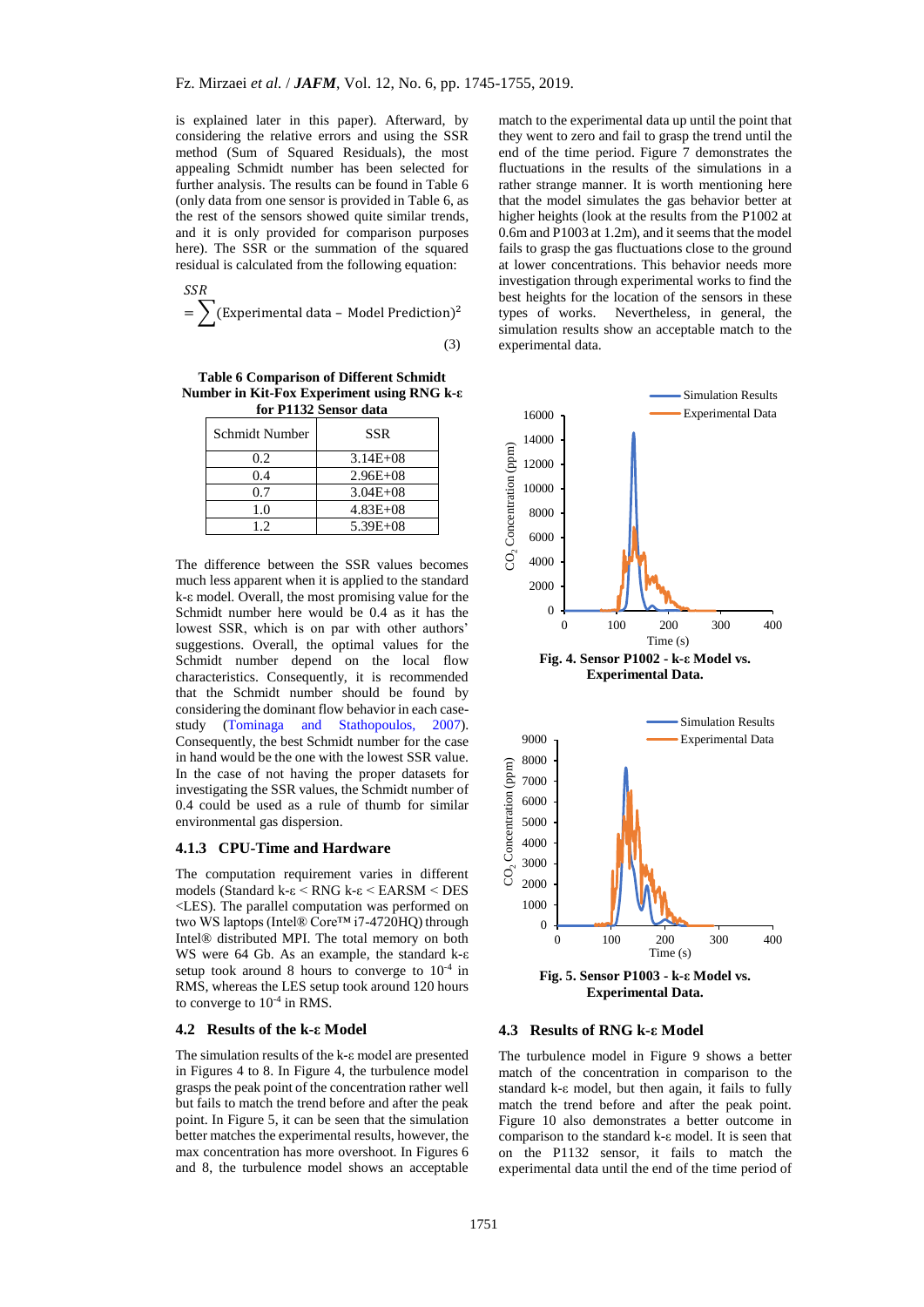the simulation and goes to zero after 220 seconds. In Figure 11, the RNG k-ε turbulence model illustrates better results versus the standard k-ε model, despite the rather severe fluctuation of the concentrations. In general, the RNG k-ε model demonstrates significant lower deviation and error against the experimental data when compared to the simple k-ε model. It is worth noting that the impact of the RNG k-ε model on the computational time was just around a 15 to 20% increase when compared to the standard k-ε model. Once again, it is worth mentioning the fact that the model shows better results here again at higher heights (0.6m vs 1.2m) similar to the k-ε case.



**Fig. 6. Sensor P1132- k-ε Model vs. Experimental Data.**



**Fig. 7. Sensor P2003- k-ε Model vs. Experimental Data.**

#### **4.4 Comparison of all the Models**

A comparison of the data from sensors P1002 and P1132 (Figures 4 and 6) demonstrates that the departure from the gas dispersion center-line would result in a worse match between the actual and simulated results. In other words, inside the wind direction, we would have a better prediction compared to the other regions. By examining the results from sensors P2003 and P2004 (Figure 11), we can see that the elevation level would not affect the data match in the far distances, whereas the

results from the nearer sensors to the source, like P1002 and P1003 (Figure 4 and Figure 5), show that this effect is more pronounced in the nearfield regions with a lower elevation level. This suggests that the simulation is well suited in longitudinal directions, where the convective phenomenon is dominant but less favorable in the transversal directions (y, z) which are dominated by the conduction phenomenon.



**Fig. 8. Sensor P3001- k-ε Model vs. Experimental Data.**

The results of the simple k-ε model are shown as the baseline, as it is used commonly by engineers. As the results of the EARSM were relatively close to those of RNG k-ε, presenting the figures for its sensors data seems to be redundant. The method of assessment is the comparison between the overall concentrations recorded by the sensors (Sum of all the concentration recorded by each sensor in our specific time-period). In Table 7, the overall relative errors between the simulation and the experimental data are shown. This has been done by comparing the actual data with the simulation results using Equation 3, where the objective function to be minimized is the overall sum of the squared residuals for each model and the experiment**.**



**Fig. 9. Sensor P1002 - RNG k-ε Model vs. Experimental Data.**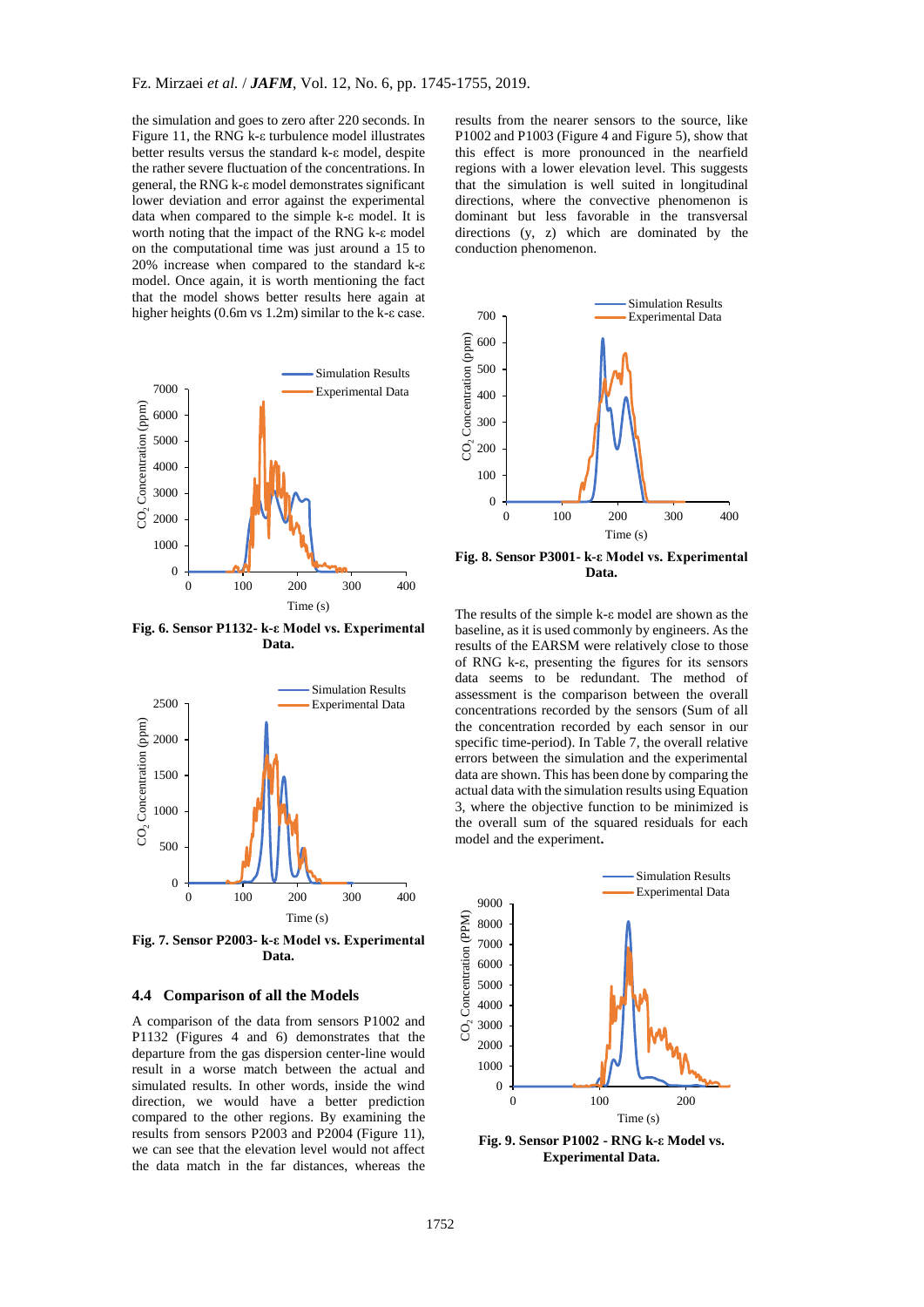| Turbulence Model        | P <sub>1002</sub> | P <sub>1003</sub> | P <sub>1132</sub> | P <sub>2003</sub> | P <sub>2004</sub> | P3001  |
|-------------------------|-------------------|-------------------|-------------------|-------------------|-------------------|--------|
| RNG $k$ - $\varepsilon$ | 0.5938            | 0.4483            | 0.1137            | 0.3817            | 0.3667            | 0.3968 |
| Standard k-ε            | 0.6371            | 0.4369            | 0.0695            | 0.466             | 0.4572            | 0.4385 |
| <b>EARSM</b>            | 0.6452            | 0.4496            | 0.1263            | 0.4239            | 0.3846            | 0.3713 |
| <b>DES</b>              | 0.9090            | 0.8899            | 0.7800            | 0.9909            | 0.7065            | 0.9992 |

**Table 7 Overall concentration relative error of the simulation versus the experimental data.**



**Fig. 10. Sensor P1003 and P1132 - RNG k-ε Model vs. Experimental Data.**



**Fig. 11. Sensor P2003 and P2004 - RNG k-ε Model vs. Experimental Data.**

In this comparison, it can be observed that the RNG k-ε model has the lowest overall concentration error when considering the errors from all the sensors. This is followed by the EARSM model, and the last one is the simple k-ε model. In general, the RNG k-ε model proved to be the best one in P1002, P2003, P2004, while the simple k-ε surprisingly showed a significantly lower error in P1132 in comparison to the others and slightly better than the others in P1003. The EARSM proved to be better only in the P3001. The reason for the dominance of RNG k-ε could be due to the extra term in the ε equation, which accounts for the interaction between turbulence dissipation and the means shear. It is important to mention that the computational demands and computational time of the EARSM were on par with the RNG k-ε model.

Another interesting outcome here is that all the models show significantly better results when the

sensor is located at higher levels (0.6m vs. 1.2m); it appears that all these turbulence models grasp the gas behavior to a greater degree further from the ground level.

It is worth noting that the results from the Detached Eddy Simulation (DES) model were strongly inaccurate. Theoretically, these models were supposed to have better outcomes than the RANS models. The errors we observed here could have resulted from the escalation of numerical errors involving the solver's methods. Further investigation of similar models is required.

Simulations were also done using the LES (Large Eddy Simulation) turbulence model on a mesh with eight times more elements. Nonetheless, each simulation took weeks to converge, and our first few runs demonstrated unsatisfactory results with overall relative errors significantly higher than the rest. It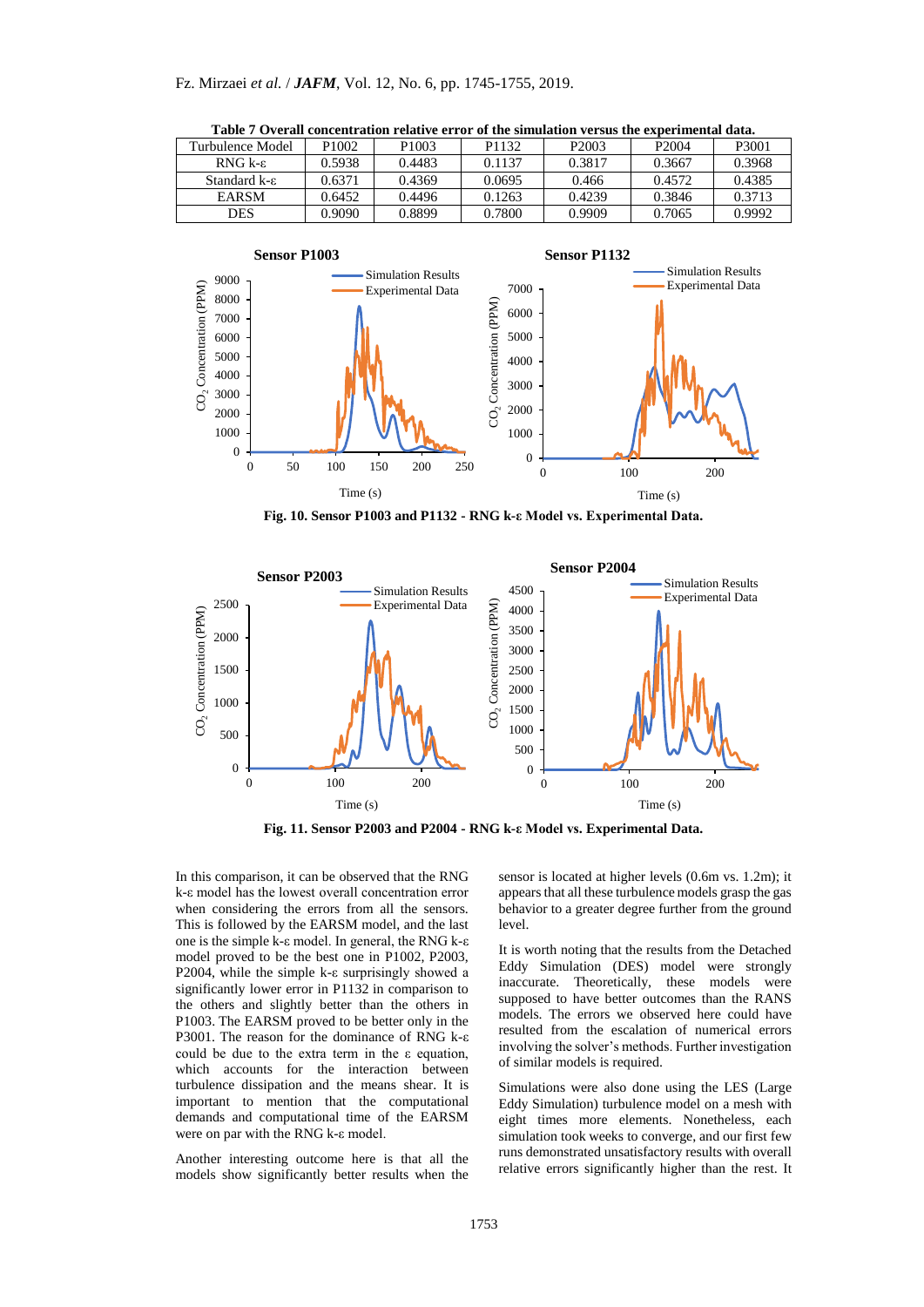was decided that these types of simulations were not computationally feasible with our current available computational resources. Hence, spending time on debugging, analyzing and correcting the associated parameters seemed impossible. We expected the results from the LES to be more accurate than the rest, but our initial results were clearly not.

## **5. CONCLUSION**

In this paper, the analysis of various turbulence models and their associated parameters were evaluated to find the most appropriate one for the atmospheric dispersion of dense-gases. This subject was addressed and validated through the simulation of Kit-Fox experimental works in ANSYS CFX® R18. The precision of the CAD models, practicality, computational resource requirements, and some other factors were all considered in this paper to achieve a comprehensive solution for heavy-gas dispersion in the atmosphere. It turned out that among the evaluated turbulence models, the outcomes of the RNG k-ε model with the Schmidt number of 0.4 proved to be the most accurate with relatively moderate computational resource demand. Furthermore, it was verified that all the turbulence models, which were tested during this study, demonstrated better results at distances further from the ground level. This was followed by the EARSM model, as it had the second-lowest overall sum of the squared residuals of the errors. By comparing the data, we concluded that the simulation was well suited in longitudinal directions, where the convective phenomenon was dominant but less favorable in the transversal directions (y, z) which were dominated by conduction phenomenon. Future works could address the impact of mesh quality on various turbulence models and maybe include the accurate data from more demanding models like the Large Eddy Simulation turbulence model.

## **ACKNOWLEDGMENT**

This research received no specific grant from any funding agency in the public, commercial, or not-forprofit sectors. The authors would like to thank Professor J. C. Chang and Professor S. Hanna for providing the Kit-Fox gas dispersion experiments data.

## **REFERENCES**

- Amorim, J. H., V. Rodrigues, R. Tavares, J. Valente, and C. Borrego (2013). CFD modelling of the aerodynamic effect of trees on urban air pollution dispersion. *Science of the Total Environment* 461, 541–551.
- *ANSYS Inc* (2016a) ANSYS CFX-Solver Theory Guide, Canonsburg, PA.
- *ANSYS Inc* (2016b) ANSYS Fluent Theory Guide. Canonsburg, PA.
- Antonioni, G., S. Burkhart, J. Burman, A. Dejoan, A. Fusco, R. Gaasbeek, T. Gjesdal, A. Jäppinen,

K. Riikonen, P. Morra and O. Parmhed (2012). Comparison of CFD and operational dispersion models in an urban-like environment. *Atmospheric Environment* 47, 365–372.

- Baik, J. J., S. B. Park and J. J. Kim (2009). Urban flow and dispersion simulation using a CFD model coupled to a mesoscale model. *Journal of Applied Meteorology and Climatology* 48(8), 1667–1681.
- Bergman, T. L., F. P. Incropera, D. P. DeWitt and A.S. Lavine (2011). *Fundamentals of Heat and Mass Transfer*, Wiley.
- Center, L. R. (2012). The Spalart-Allmaras Turbulence Model. In *Turbulence Modeling Resource* 1–9.
- Delaunay, D. (1996). Numerical simulation of atmospheric dispersion in an urban site: Comparison with field data. *Journal of wind engineering and industrial aerodynamics* 64(2–3), 221–231.
- Gavelli, F., E. Bullister and H. Kytomaa (2008). Application of CFD (Fluent) to LNG spills into geometrically complex environments. *Journal of Hazardous Materials* 159(1), 158–168.
- Giannissi, S. G., A. G. Venetsanos and N. Markatos (2015). CFD Modeling of LNG Spill: Humidity Effect on Vapor Dispersion. *Journal of Physics: Conference Series* 633, 12136.
- Gousseau, P., B. Blocken, T. Stathopoulos and G. J. F. Van Heijst (2011). CFD simulation of nearfi eld pollutant dispersion on a high-resolution grid : A case study by LES and RANS for a building group in downtown Montreal. *Atmospheric Environment* 45(2), 428–438.
- Hanna, S., S. Dharmavaram, J. Zhang, I. Sykes, H. Witlox, S. Khajehnajafi and K. Koslan (2008). Comparison of six widely-used dense gas dispersion models for three recent chlorine railcar accidents. *Process Safety Progress* 27(3), 248–259.
- Hanna, S. R. and R. E. Britter (2002). *Wind Flow and Vapor Cloud Dispersion at Industrial and Urban Sites*, John Wiley & Sons, 2010.
- Hanna, S. R. and J. C. Chang (2001). Use of the Kit Fox field data to analyze dense gas dispersion modeling issues. *Atmospheric Environment* 35(13), 2231–2242.
- Hoi, Y., S. H. Woodward, M. Kim, D. B. Taulbee and H. Meng, (2006). Validation of CFD simulations of cerebral aneurysms with implication of geometric variations. *Journal of biomechanical engineering* 128(6), 844–851.
- Hu, L. H., Y. Xu, W. Zhu, L. Wu, F. Tang and K. H. Lu (2011). Large eddy simulation of pollutant gas dispersion with buoyancy ejected from building into an urban street canyon. *Journal of Hazardous Materials* 192(3), 940–948.
- Karthik, T. S. D. (2011). Turbulence models and their applications. *10th Indo German Winter*